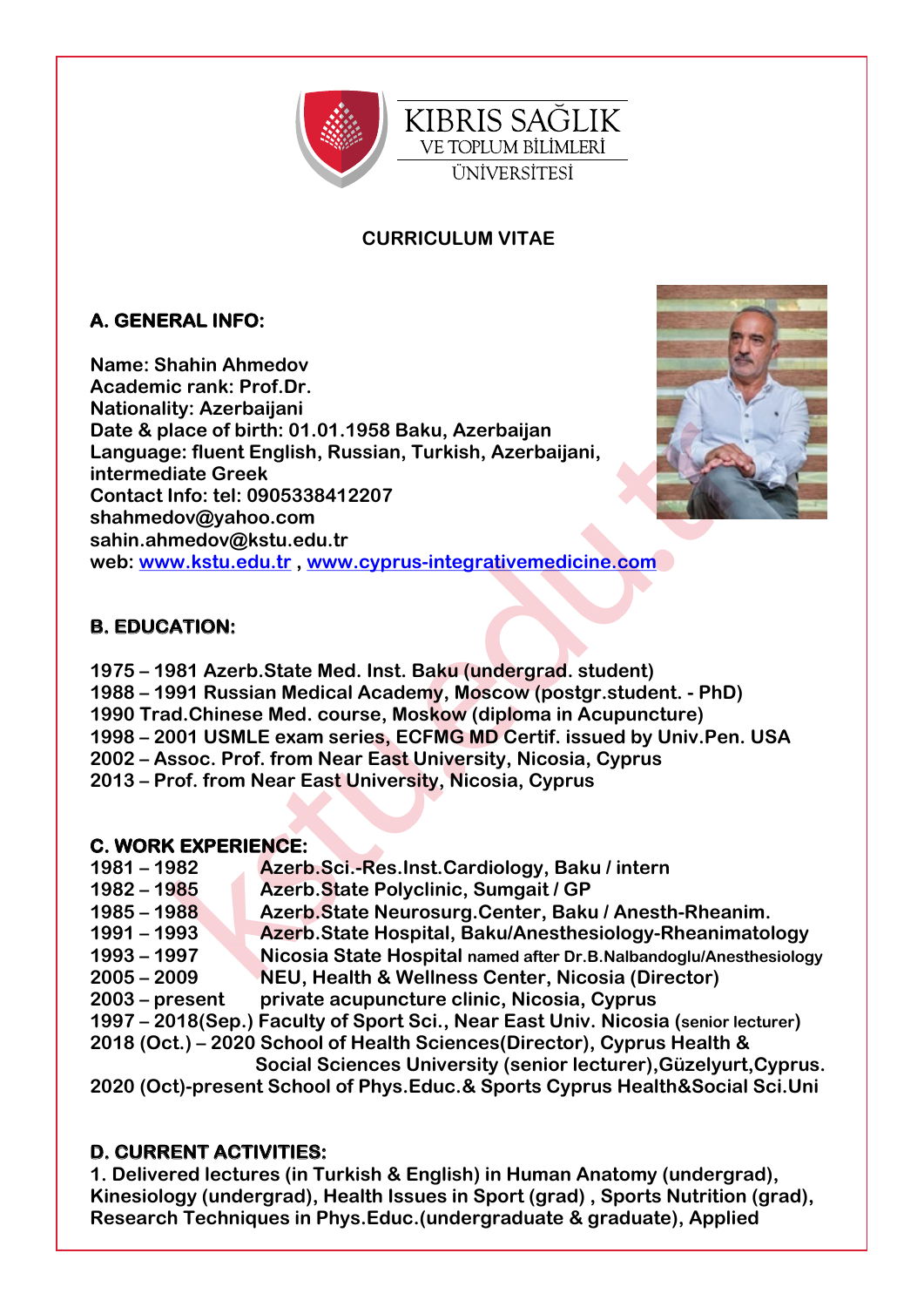

**Kinesiology in Sport (graduate & postgraduate)** 

**2. Research activities:**

**a. Development of new biomedical devices.**

**b. Assessment of physical fitness level in various population groups**

**c. Integration of Traditional Chinese Medicine theories with modern Western scientific knowledge in sport & medicine.**

**d. Assessment of the effect of Chinese tai chi chuan exercise on health.**

**e. Assessment of ergogenic effect of acupuncture in sport.**

**f. Utilization of applied kinesiology in sport**

### **E. ATTENDED CONFERENCES, AWARDS.**

**1. The 3rd European Meeting on Pulse Wave Analysis. Feb., 2001 London, U.K. 2. Certificate of high scientific achievement in 2000/2001 Acad. Year, NEU. Nicosia.**

**3. The 7th International Sports Sciences Congress, Oct., 2002. Antalya, Turkey.**

**4. 10th Biomed. Science and Technol. Sympos. Oct. 10 – 12, 2003, Accapulco, Cyprus.**

**5. The 6th International Educational Technol. Confer.. April, 2006. Famagusta. Cyprus**

**6. 11th European College of Sports Sci. Intern Congr. July 2006. Lausanne, Switzerland.**

**7. The 6th World Congress on Science and Football. Jan., 2007, Antalya Turkey. 8. The 6th WHO Congress on Traditional Medicine. Nov. 7 – 9, 2008. Beijing China.**

**9. ICMART-2009, Internat. Congress in Med Acup, May 29 – 31, Thessaloniki, Greece.**

**10. The 6th International Acupuncture Conference, Sept. 24 – 28, 2010, Istanbul, Turkey**

NDED CONFERENCES, AWARDS.<br>
The European Meeting on Pulse Wave Analysis. Feb., 2001 London<br>
icate of high scientific achievement in 2000/2001 Acad. Year, NE<br>
th International Sports Sciences Congress, Oct., 2002. Antalya, 1 **F. PATENTS. 2 UK Patents, granted for non-invasive measuring device of cardiac index (Sep. 2007) and for strength & power performance monitor (Nov. 2009).**

**Since October 2018 is in collaboration with TÜBTAK to finalize the first patent for mass production.**

### **G. REFERENCES:**

**1. Fahreddin Sadikoglu, vice-chairperson, Near East University, Nicosia (fahreddin.sadikoglu@neu.edu.tr)**

**2. Alexander Rips, MD. Dept.Anesthesiology, Beth-Israel Med.Center,New York City, NY,USA. (alrips@worldnet.att.net)**

**3. Halil Ismailov, Assoc.Prof.Dr. Kafkaz University, Baku, Azerbaijan. (00994124381562, e-mail khismailov@yahoo.com)**

**4. Vladimir Nikoda, Prof.Dr. Russian Sci. Surg.Center, Moscow, Russia**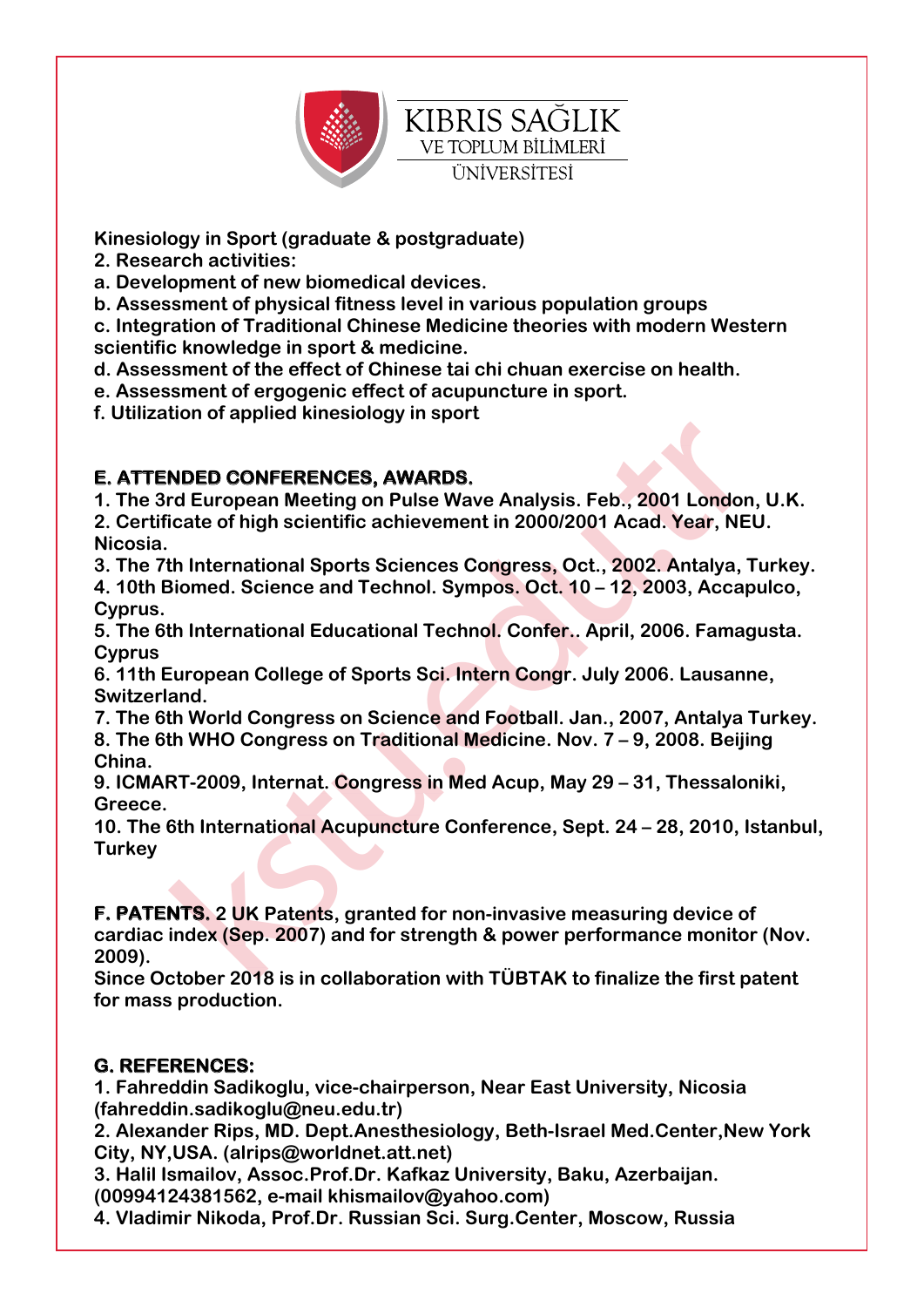

**(+74992481028, e-mail: nikoda2004@mail.ru).** 

### **H. PUBLICATIONS:**

**Ahmedov S., Amirjanov A. Genetic-fuzzy logic model for a non-invasive measurement of a stroke volume. Comput Methods Programs Biomed. 2021; 203: https://doi.org/10.1016/j.cmpb.2021.106046. SCI**

v S., Yaman Lesinger F., Sanivar O., Sanivar P. Teaching Anatom<br>Education: Deductive Versus Inductive Methodology, Int J Humant & Sports Sci 2021; 9(4): 676 - 681. DOI: 10.13189/saj.2021.990<br>pell, J. Hart, N. Jasti, S. Ven **Ahmedov S., Yaman Lesinger F., Sanivar O., Sanivar P. Teaching Anatomy in Physical Education: Deductive Versus Inductive Methodology, Int J Human Movement & Sports Sci 2021; 9(4): 676 - 681. DOI: 10.13189/saj.2021.090411. Scopus**

**D.K. Liebell, J. Hart, N. Jasti, S. Venugopal, H. Bhargav, S. Ahmedov. Clinical Roundup. Selected Treatment Options for Physical Trauma. Alternative and Complementary Thearpies 2019; 25(3): 167-169. Scopus**

**S. Ahmedov, B. Filiz. Effect of Meridian Acupressure on Aerobic Performance of Healthy Young Population. A Randomized Controlled Study. The Journal of Alternative and Complementary Medicine. 2018; 24(6): 589-595. http//doi.org/10.1089/acm.2017.0089. SCI**

**M. Lucas, M. Haller, K. Armstrong, HW. Ling, S. Ahmedov. How Do You Treat Back Pain in Your Practice? Part 2Medical Acupuncture 2018; 30 (1): 46-53. Scopus**

**S. Ahmedov. How Do You Treat Recurrent Migraine Headaches in Your Practice. Clinical Pearls. Medical Acupuncture, 2013; 25(4), pp. 297 - 302. Scopus**

**S. Ahmedov, H. U. Yavuz, D. Erdag. Effects of Menstrual Periods on Postural Stability in Eumenorrheic Female Group. Scientific Research and Essays, 2012; 7(34), pp. 3053 - 3057.**

**S. Ahmedov. Yin and Yang of Body Composition Assessment. Chinese Journal of Integrative Medicine, 2011, 17(9), pp. 675 – 679. SCI**

**S. Ahmedov. Pulse Oximetry and Acupuncture in Patients With Pain Syndrome. Medical Acupuncture, 2010, 22(3), pp. 219-222. Scopus**

**D. Ibrahim, S.Ahmedov. Assessing The Power of An Athelete Using MCU-Based Vertical Jump Test Device. Electronics World, 2010; 116(1892), pp. 44 –45.SCI**

**S. Ahmedov. Ergogenic Effect of Acupuncture in Sport and Exercise: A Brief Review. J. Strength Cond. Res 2010; 24(5) pp.1421 – 1427 SCI**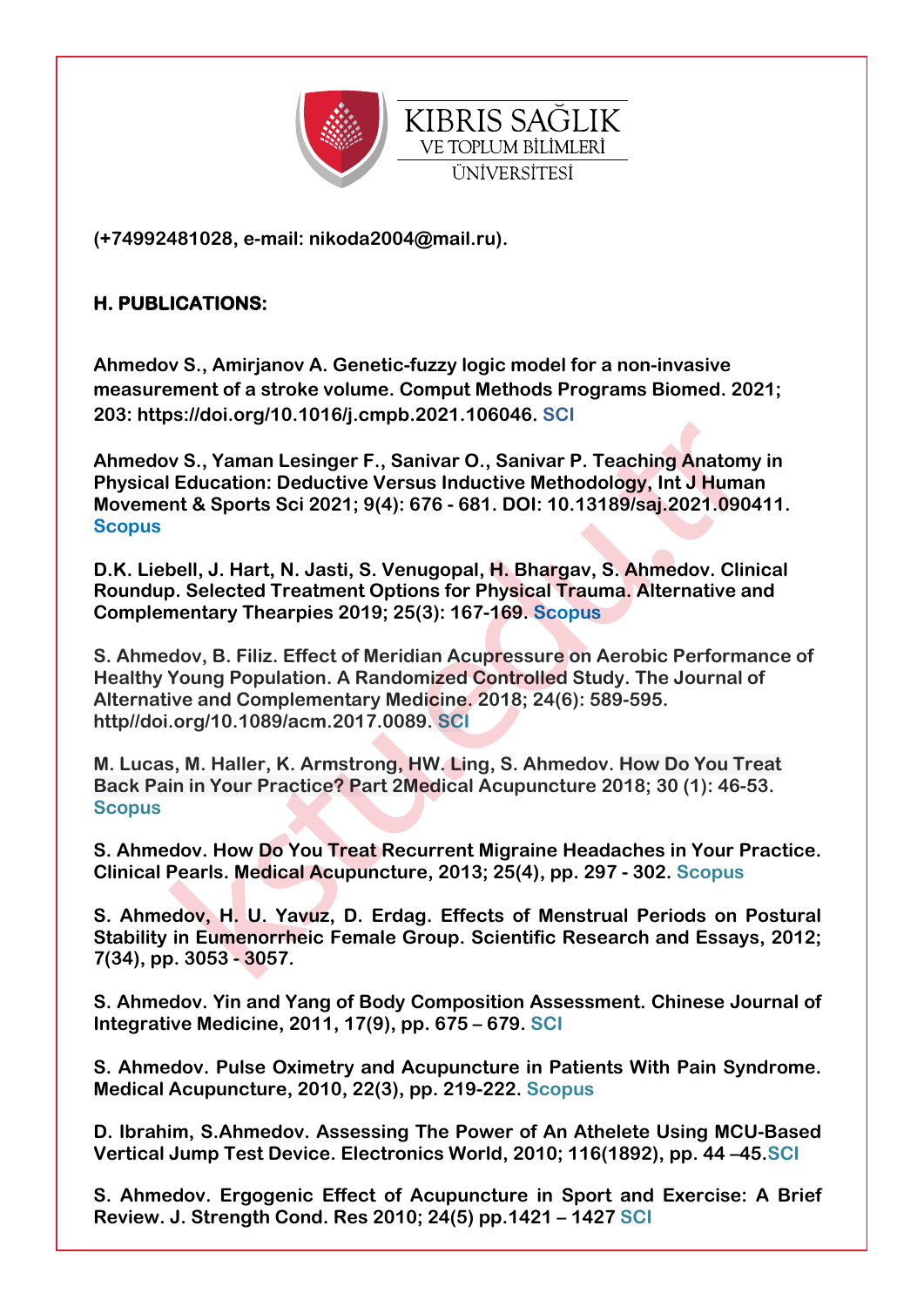

**D.** İ**brahim, S. Ahmedov, A. Ka**ş**man. Design of a Microcontroller Based Device for Long-Term Monitoring of the Body Temperature of Patients. Proceedings of the 1st International Conference on MANUFACTURING ENGINEERING, QUALITY and PRODUCTION SYSTEMS (MEQAPS '09) (Volume I) Transilvania University of Brasov, Romania, September 24-26, 2009: pp. 124-129. Web of Knowledge**

**D.** İ**brahim, S. Ahmedov. Body temperature monitoring. EMOB**İ**L**İ**M (KTMMOB Electrik Mühend. Odası Yayını), 2009, 24: pp. 50 – 54.**

**S. Ahmedov. Treatment of Habitual Constipation by Traditional Acupuncture: Case Studies Report. International Congress in Medical Acupuncture, ICMART. May 29 – 31, 2009, Thessaloniki, Greece, p. 102.**

**S. Ahmedov. Can Yi-Yang Theory Be Used to Predict Sweat Loss in Physical Activity. Proceedings of the 6th WHO Congress on Traditional Medicine: Acupuncture. November 7 – 9, 2008. Beijing, China, pp. 129-130.**

**S. Ahmedov. Application of Auriculopuncture In Management of High Blood Pressure: Clinical Trial. The 2nd International Conference on Hypertension, Lipids, Diabetes & Stroke Prevention. Prague, Czech Republic, March 6-8,2008.**

dov. Treatment of Habitual Constipation by Traditional Acupu<br>dies Report. International Congress in Medical Acupuncture, IC<br>31, 2009, Thessaloniki, Greece, p. 102.<br>dov. Can Yi-Yang Theory Be Used to Predict Sweat Loss in P **S. Ahmedov, G. Özkan, L. Tu**ğ**berk, S. Biran, U. Gazi, A. Gazi, S. Kayalp. KKTC Futbol, Basketbol ve Hentbol Liglerinde Sporcu Yaralanmaların** İ**ncelenmesi. The 4th International Mediterrenian Congress on Sport Sciences. Nov. 9-11, 2007, Antalya, Turkiye, p.290.**

**S. Ahmedov, G. Özkan, H. Atamtürk, H. Tokmak. Fiziksel Aktivite Düzeyi Kısa Anketle De**ğ**erlendirilebilir. The 4th International Mediterrenian Congress on Sport Sciences. Nov. 9-11, 2007, Antalya, Turkiye,p.289.**

**S. Atamtürk, S. Ahmedov, H. Atamtürk. Sa**ğ**lık ve Kondisyon Merkezin Üye Profilinin** İ**ncelenmesi: 2 yıllık gözlem. Uluslararası Sa**ğ**lık ve Hastane Yönetimi Kongresi. 1 – 3 Haziran 2007, YDÜ, Lefko**ş**a, KKTC, p. 97.**

**S. Ahmedov & G. Özkan. Blood Pressure Level in Adults Associates withType of Daily Drinking Water They Prefer. International Conference on Envirounment: Survival & Sustainability. Yakın Do**ğ**u Üniv.Lefko**ş**a, KKTC, Feb. 19-24, 2007. pp.303-304.**

**S. Ahmedov, H. Atamturk, H. Tokmak. Variations of Total Body Water Changes in Football Players During Running. The 6th World Congress on Science and Football. Jan. 15-20, 2007, Antalya Turkey. JSSM V.6 (suppl 10) 2007, p.54.**

**H. Atamturk, S. Ahmedov, H.Tokmak. Lifestyle and Nutritional Habits of Footballers from North Cyprus Football League. The 6th World Congress on**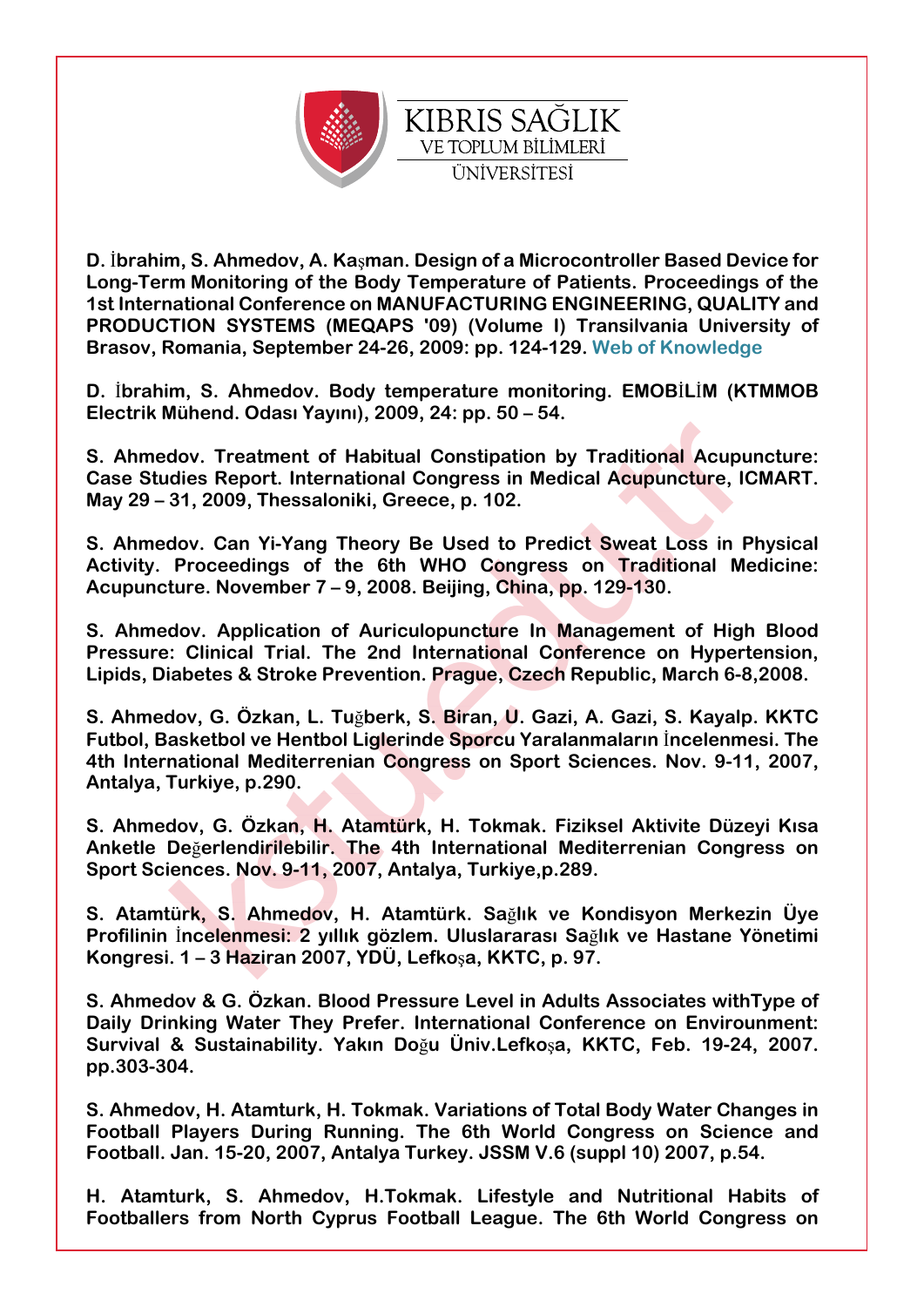

**Science and Footnall. Jan. 15-20, 2007, Antalya Turkey. JSSM. V.6 (suppl 10) 2007, p.158.** 

**D. Ibrahim & S. Ahmedov. A Novel Technique For Measuring The Power Of An Athlete Using A Microcontroller Based Vertical Jump Testing Device. The 3rd International Symposium on Electrical, Electronic and Computer Engineering Proceedings. pp. 158 – 163. Nov. 23-25, 2006, Near East University,Nicosia, Cyprus.**

dov, O. Emiroğlu, H. Atamtürk, N. Burgul, C.Tınazcı. Level of Physical<br>
momog Young Turkish Cypriot Population: Association of Physical<br>
sisty in 7425 EUROFIT Test Results of Junior School Children. T<br>
n College of Sports **S. Ahmedov, O. Emiro**ğ**lu, H. Atamtürk, N. Burgul, C.Tınazcı. Level of Physical Fitness Among Young Turkish Cypriot Population: Association of Physical Fitness with Obesity in 7425 EUROFIT Test Results of Junior School Children. The 11th European College of Sports Sciences International Congress Proceedings, p. 135. July 5 – 8 2006. Lausanne,Switzerland.**

**O. Emiro**ğ**lu, S. Ahmedov, N. Burgul. Application of Modern Technology For Motivation in Physical Education and Sport. The 6th International Educational Technology Conference Proceedings. April 19 – 21, 2006, Famagusta, Northern Cyprus, pp. 657-659.**

**S. Ahmedov. The Yin and Yang of Sports Physiology: An Integrated Approach to Sports Medicine. Acupuncture Today, No 9, September, 2005,(www.acupuncturetoday.com).**

**H. Atamtürk, N.S. Burgul & S.Ahmedov. Behavioral Preferences of 30-40 Year Old Adults In North Cyprus. The 46th ICHPER-SD World Congress proceedings. Nov 9-13 2005,** İ**stanbul, Türkiye, pp. 163-165.**

**R. Abiyev, S. Ahmedov. Fuzzy Expert System in Medical Diagnosis of the Chest Pain. Bilim-E**ğ**itim Faaliyetlerinde Bilgi-**İ**leti**ş**im Teknolojileri Uluslararası Sempozium Yayınları. Eylül 2004, Gafqaz Üniversitesi, Bakü Azerbaycan, pp. 4 – 6.**

**S. Ahmedov, P. H. Ali-zada, S. Farooq. Assessment of Various Approaches to Vertical Jump Testing of Sportsmen. Proceedings of the 10th Biomedical Science and Technology Symposium. October 10 – 12, 2003, METU Campus of Northern Cyprus, p.15.**

**S. Ahmedov, F. Deniz. Ameliyat Öncesi Lökosit Oranının Amelilyat Stresine Etkisinin** İ**ncelenmesi. Kıbrıs Türk Tabibleri Birli**ğ**i II. Tıp Günleri, 31 Ekim – 2 Kasım 2003. Hekimce Dergisi, Yıl 10, Sayı 38, Ekim 2003, p.30.**

**S. Ahmedov, F. Eralp, N. Burgul. Toplumdaki Ya**ş **ve Cinsiyet Faktörlerin Vücut Kitle** İ**ndeksi Oranına Olan Etkisi. Spor Ara**ş**tırmaları Dergisi, Aralık 2002, c:6, No16, pp. 21– 29.**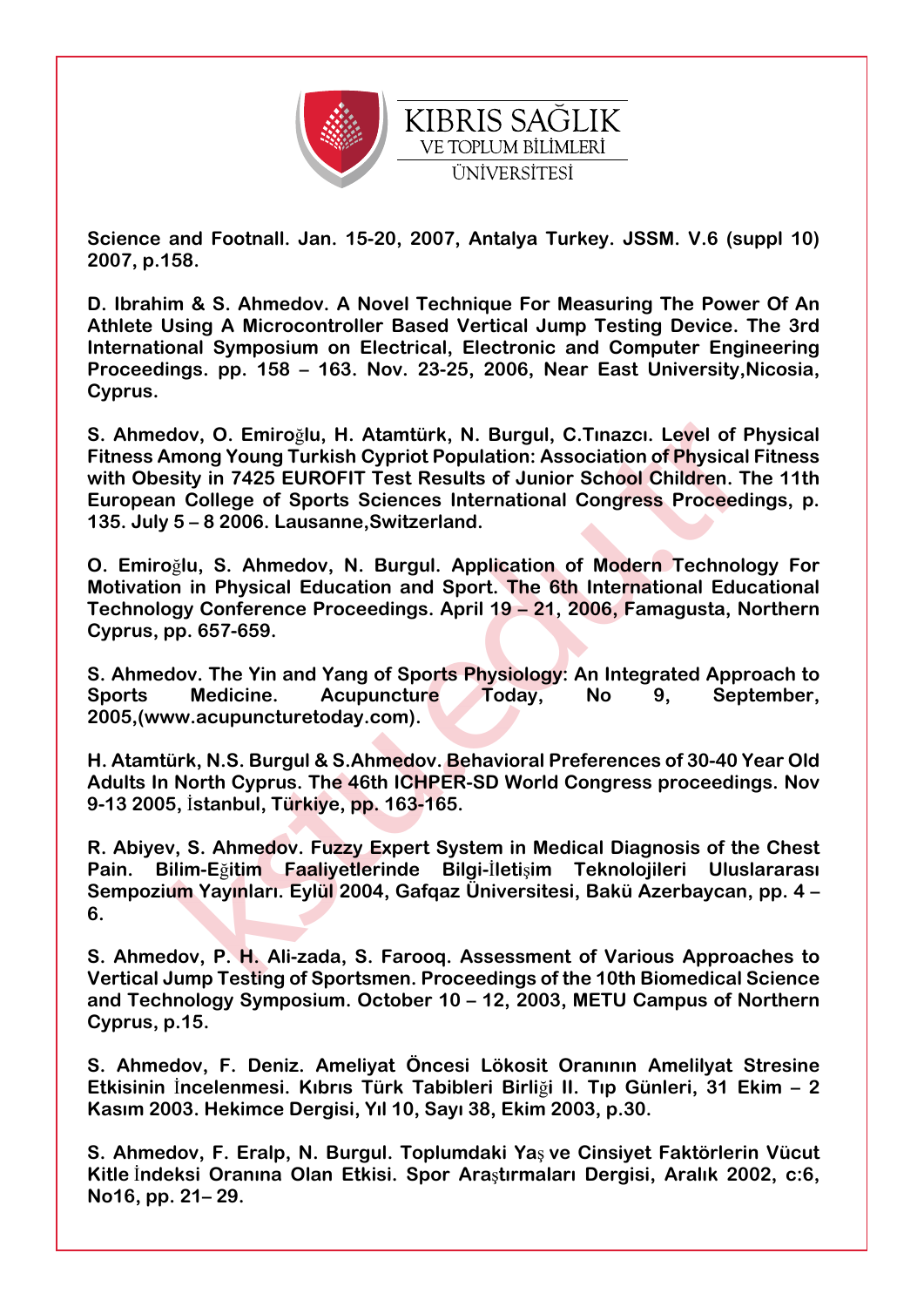

**S. Ahmedov, F. Eralp, T. Karamano**ğ**lu. Yeti**ş**kinlerde Farklı Davranı**ş **Faktörlerin Arasındaki** İ**li**ş**kinin De**ğ**erlendirilmesi. 7. Uluslararası Spor Bilimleri Kongresi, 27– 29 Ekim 2002, Kemer-Antalya, Türkiye: p.7.** 

**S. Ahmedov, T. Uluöz Rekreasyon Faktörün Sa**ğ**lıklı Ya**ş**am Tarzına Olan Etkisinin De**ğ**erlendirilmesi. 3. Uluslararası Akdeniz Spor Bilimleri Kongresi, Akdeniz Üniversitesi 2-4 Kasım 2001 Antalya, Türkiye, p. 25.**

**S. Ahmedov. Effect of Pulse Pressure on Thermal Response of the Skin as a Way of Cardiac Output Measurement. Elektrik Elektronik ve Bilgisayar Mühendisli**ğ**i Sempozyumu. 23-25 Mayıs, 2001, Lefko**ş**a, K.K.T.C,pp.64-66** 

**S. Ahmedov. Auriculopuncture as an Adjunct of General Anesthesia in Abdominal Surgery. Anesthesia & Analgesia, Feb. 2001, Vol.92, No29,p.249. SCI Expanded**

ic Output Measurement. Elektrik Elektronik ve Bilgisayar Mühemuu. 23-25 Mayıs, 2001, Lefkoşa, K.K.T.C,pp.64-66<br>
Hov. Auriculopuncture as an Adjunct of General Anesthesia in Abc<br>
Abc Anesthesia & Analgesia, Feb. 2001, Vol.9 **S. Ahmedov, Thermal Response of the Skin Over Large Artery Pulsation and its Relation to the Body Surface Area: The Possibility of Non-invasive Assessment of Cardiac Output. The 3rd European Meeting on Pulse Wave Analysis and Large Artery Function, February 26, 2001 London, UK.**

**S. Ahmedov, F. Eralp, N. Burgul. Impact of Team vs Individual Sports Activity as the Way of Handling with Conflict Situation in Sportsmen. International Congress on Bridging Sport, Exercise and Lifestyle Activity for Health Proceedings. February 13-15, 2001 Lahti, Finland.**

**S. Linev, A. Ahundov, S. Ahmedov, Z. Tahirov, R. Nasirova. Application of extracorporal detoxication in patiens with shock. Azerbaycan Tıp Dergisi No 2, 1996. Bakü, Azerbaycan, pp.31-33.** 

**Y. Nikiforov, R. Lebedeva, S. Graznov, S. Ahmedov.The use of ultrafiltration in severe acute heart insufficiency. Anesthesiology & Reanimatology, Russian Health Ministry publ. ISSN:0201-7563 No 2, 1994. Moscow, pp.47-50.**

**S. Ahmedov, R. Nasirova, Z. Tahirov The importance of the vascular component of the total peripheral resistance in patients with shock. 2. Ulusal Tıbbi Diagnosti**ğ**ın Aktüel Konuları Bilimsel Konferansı. Eylül, 1993, Bakü, Azerbaycan, pp. 92-93.**

**Y. Nikiforov, S. Ahmedov, S. Babayev, S. Tugarinov. Successful treatment of Mendelson's syndrome, case report. Anesthesiology & Reanimatology, Russian Health Ministry publ. ISSN: 0201-7563 No2, 1993, Moscow, pp.54-56.**

**R. Nasirova, Z. Tahirov, S. Ahmedov. Multidimentional anesthesia in abdominal surgery. Methodical recommendations. Azerbaijan State Research Institute. Baku, Azerbaycan, pp.3-10.**